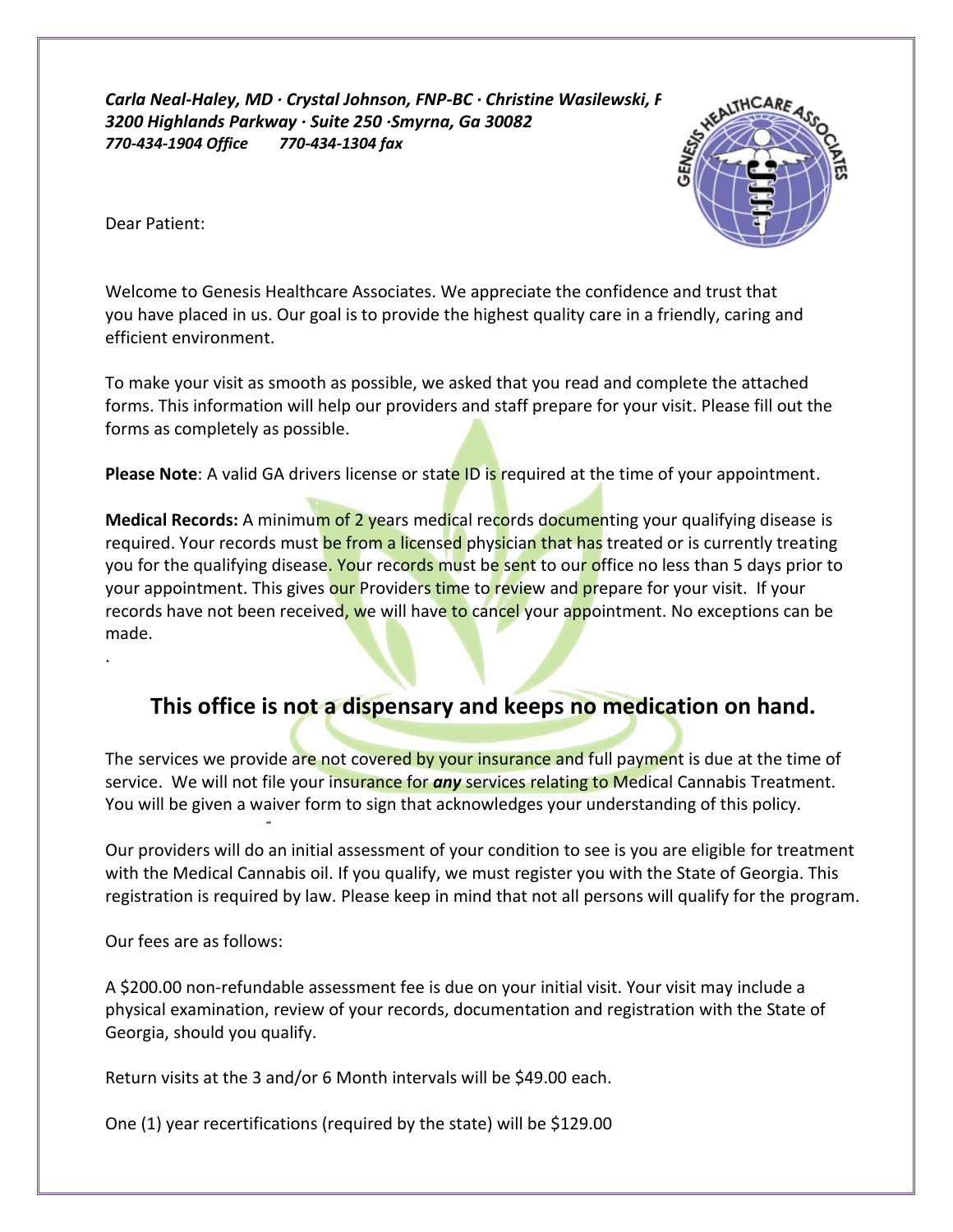#### **Important Information**

Georgia's new medical marijuana law allows certain qualified persons to legally possess up 20 fluid ounces of "Low THC oil," which is derived from the marijuana plant. It authorizes the Georgia Department of Public Health to issue a "Low THC Oil Registry Card" to qualified persons, which will prove that they are authorized to have the oil and protect them from arrest.

#### **In order to qualify for exemption from prosecution for possession of marijuana oil in Georgia, the patient must suffer from one of these qualifying illnesses**:

Cancer, when such diagnosis is end stage or the treatment produces related wasting illness, recalcitrant nausea and vomiting.

Amyotrophic Lateral Sclerosis (ALS), when such diagnosis is severe or end stage. Seizure disorders related to the diagnosis of epilepsy or trauma related head injuries. Multiple Sclerosis, when such diagnosis is severe or end stage. Crohn 's Disease Mitochondrial Disease Parkinson's Disease, when such diagnosis is severe or end stage. Sickle Cell Disease, when such diagnosis is severe or end stage. Autism AIDS PTSD Tourette's syndrome Peripheral Neuropathy (pain that radiates) Epidennolysis Bullosa Alzheimer's disease

Additionally, anyone in a hospice program, regardless of diagnosis, will be allowed access to marijuana oil that's low on THC, the chemical responsible for the marijuana

# **Who is eligible for the "Low THC Oil Registry Card?**

There are three categories of persons who may apply for the card: an adult (age 18+) who has one or more of the diseases specified in the law, and who is a resident of the State of Georgia;

- 1. Legal guardians of an adult who has one or more of the diseases specified in the law, and who is a resident of the State of Georgia;
- 2. Parents or legal guardians of a minor child who has one or more of the diseases specified in the law, and is a resident of Georgia or was born in Georgia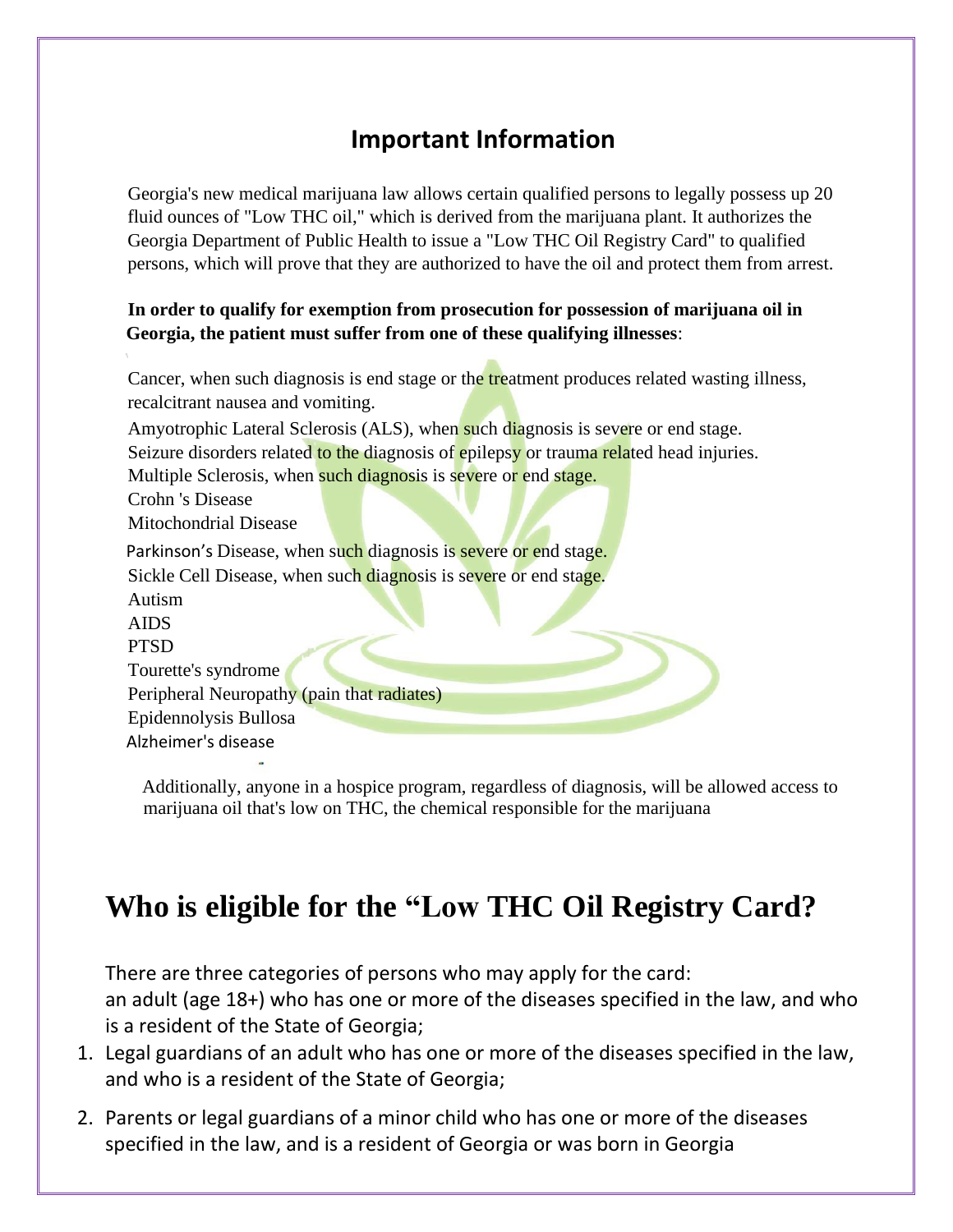### **WHAT DOES THE CARD ALLOW**

The Georgia Medical Marijuana law is quite specific in key areas.

- 1. The only form of marijuana the Card provides protection for is Low THC Oil. This is defined as commercially-produced marijuana oil with no more than 5% THC, and a 1:1 ratio of THC vs CBD. The oil must be in a clearly-labeled pharmaceutical container. Residents with the card can possess up to 20 fluid ounces of Low THC Oil at any one time.
- 2. However, the law does not make it legal to buy Low THC Oil, and it doesn't make it legal to sell it, even to patients with cards. Yes, that sounds tricky and correcting this has been an ongoing discussion in the Legislature. Yet, the thousands of Georgia residents who have a card are buying and using Low THC Oil regularly, so it appears law enforcement officials will take into consideration the difficulty this situation presents for persons with serious illnesses. While Genesis Healthcare Associates not aware of any incidents where a cardholder has encountered trouble with law enforcement, you should exercise caution in this area.
- 3. The same is true for employment situations. The law did not provide protection for employees who run afoul of employer regulations, drug tests, etc. The Low THC Oil in your system will produce a positive reading on a urine test. Each person has to determine whether to discuss their Low THC Oil use with their employer, manager or HR department based on his/her own particular situation.
- 4. Furthermore, the 5% level that Georgia allows is above the current Federal limit. (.3%) This means possession of Medical Marijuana, legal in Georgia, is against Federal law. This is likely the same case for all states with marijuana laws. You are advised against traveling by commercial carrier with the oil. Driving in your own car may have certain risks as well, as not all states allow marijuana, medical or otherwise, and none recognize a card issued by another state.

After one year period, the patient must re-qualify by submitting an updated Low THC Oil Waiver, or whichever document the State of Georgia may require at that time.